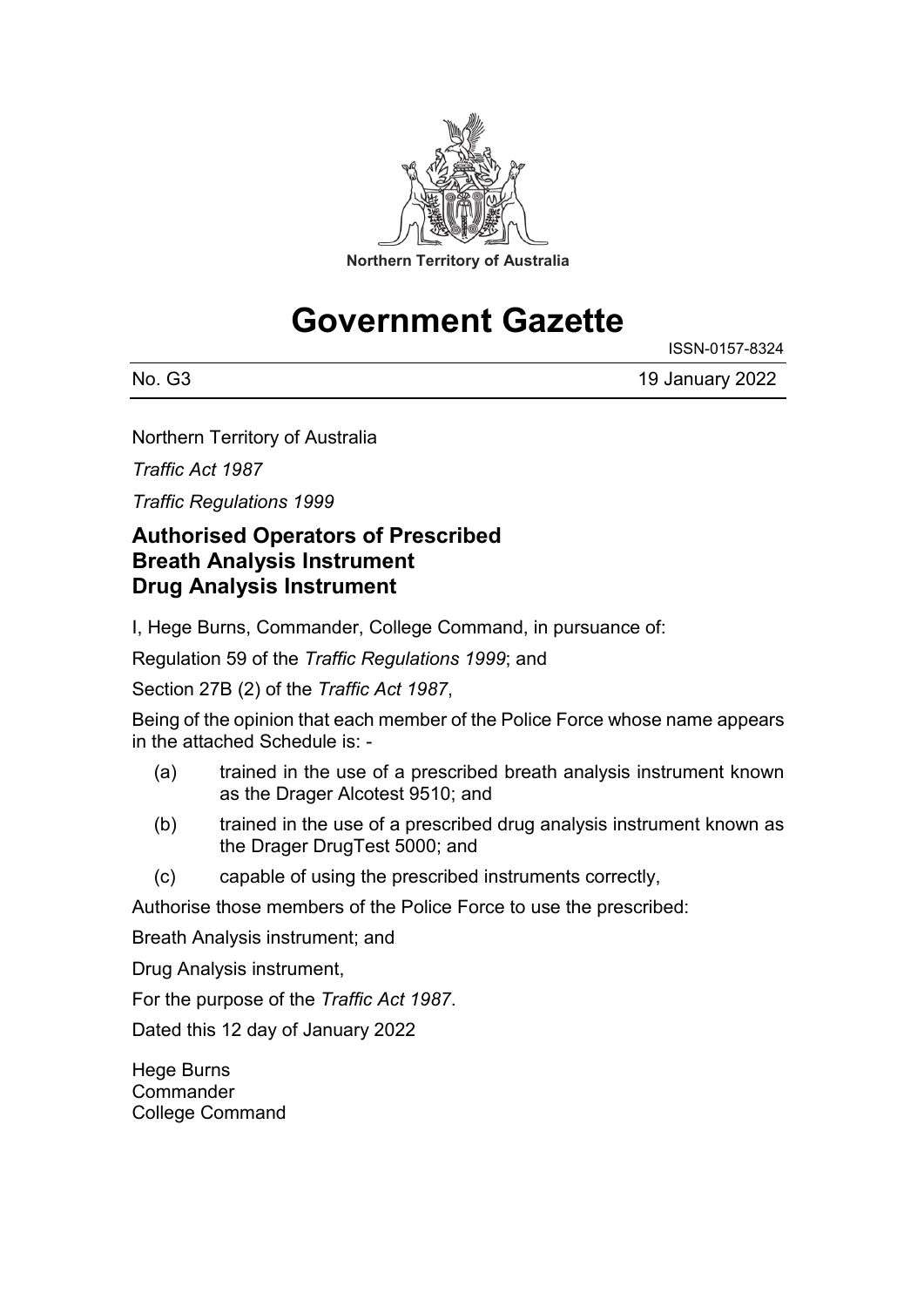#### **Schedule**

| <b>Registration Number</b> | Surname           | <b>Given Names</b> |
|----------------------------|-------------------|--------------------|
| Drager Alcotest 9510       |                   |                    |
| 3041                       | Christie-Johnston | <b>Seumas</b>      |
|                            |                   |                    |
| <b>Registration Number</b> | Surname           | <b>Given Names</b> |
| Drager DrugTest 5000       |                   |                    |
| 2465                       | Dennien           | Jonathon Glenn     |

\_\_\_\_\_\_\_\_\_\_\_\_\_\_\_\_\_\_\_\_\_\_\_\_\_\_\_\_\_\_\_\_\_\_\_\_\_\_\_\_\_\_\_\_\_\_\_\_\_\_\_\_\_\_\_\_\_\_\_\_\_\_\_\_\_\_\_\_\_\_\_\_\_\_

#### **Notice of Making of a Determination**

#### **2022-2025 Prescribed Port Services Price Determination Port of Darwin – Final Determination**

The Utilities Commission of the Northern Territory (Commission) has issued a final price determination in accordance with section 132 of the *Ports Management Act 2015* and section 20(1)(a) of the *Utilities Commission Act 2000*.

The 2022-2025 Prescribed Port Services Price Determination Port of Darwin relates to the charges fixed by the private port operator (Darwin Port Operations Pty Ltd) for the provision of prescribed services at the Port of Darwin and the manner in which the Commission will monitor the charges.

The 2022-2025 price determination will come into effect on 16 February 2022, replacing the Commission's 2019-2022 Prescribed Port Services Price Determination Port of Darwin, which expires on 15 February 2022.

A copy of the 2022-2025 price determination is available on the Utilities Commission website [www.utilicom.nt.gov.au](http://www.utilicom.nt.gov.au/) or by contacting the Commission on [utilities.commission@nt.gov.au.](mailto:utilities.commission@nt.gov.au)

\_\_\_\_\_\_\_\_\_\_\_\_\_\_\_\_\_\_\_\_\_\_\_\_\_\_\_\_\_\_\_\_\_\_\_\_\_\_\_\_\_\_\_\_\_\_\_\_\_\_\_\_\_\_\_\_\_\_\_\_\_\_\_\_\_\_\_\_\_\_\_\_\_

Mr. Lyndon Rowe Utilities Commissioner 16 December 2021